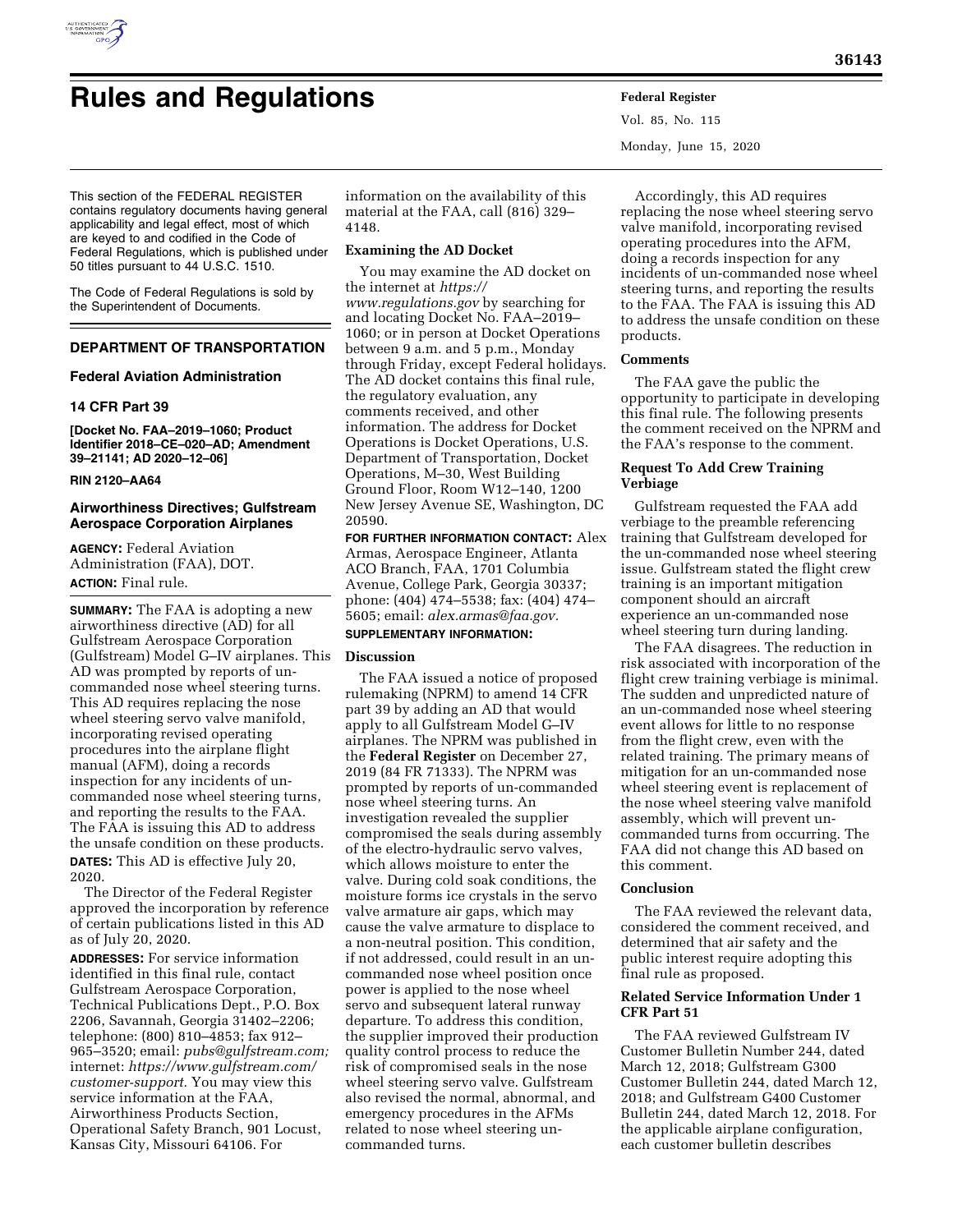procedures for replacing the nose wheel steering servo valve manifold assembly.

The FAA also reviewed Gulfstream IV Airplane Flight Manual, Gulfstream Aerospace Document Number GAC– AC–GIV–OPS–0001, Revision 52, dated October 30, 2017; Gulfstream G300 Airplane Flight Manual, Gulfstream Aerospace Document Number GAC– AC–G300–OPS–0001, Revision 20, dated October 30, 2017; and Gulfstream

G400 Airplane Flight Manual, Gulfstream Aerospace Document Number GAC–AC–G400–OPS–0001, Revision 20, dated October 30, 2017. For the applicable airplane configuration, each AFM document provides revisions to the AFM with instructions for flight crew to follow if un-commanded nose wheel steering turns occur.

This service information is reasonably available because the interested parties

# ESTIMATED COSTS

have access to it through their normal course of business or by the means identified in the **ADDRESSES** section.

# **Costs of Compliance**

The FAA estimates that this AD will affect 425 airplanes of U.S. registry.

The FAA estimates the following costs to comply with this AD:

| Action                                                                                              | Labor cost                                                                                                                              | Parts cost                                       | Cost per<br>product   | Cost on U.S.<br>operators        |
|-----------------------------------------------------------------------------------------------------|-----------------------------------------------------------------------------------------------------------------------------------------|--------------------------------------------------|-----------------------|----------------------------------|
| Replace nose wheel steering servo valve<br>Records review and reporting of the re-<br>view results. | 1 work-hour $\times$ \$85 per hour = \$85<br>7 work-hours $\times$ \$85 per hour = \$595<br>2 work-hours $\times$ \$85 per hour = \$170 | Not applicable<br>。\$63.624  !<br>Not applicable | \$85<br>64.219<br>170 | \$36,125<br>27,293,075<br>72.250 |

According to the manufacturer, some of the costs of this AD may be covered under warranty, thereby reducing the cost impact on affected individuals. The FAA does not control warranty coverage for affected individuals. As a result, the FAA has included all costs in this cost estimate.

## **Paperwork Reduction Act**

A federal agency may not conduct or sponsor, and a person is not required to respond to, nor shall a person be subject to a penalty for failure to comply with a collection of information subject to the requirements of the Paperwork Reduction Act unless that collection of information displays a currently valid OMB Control Number. The OMB Control Number for this information collection is 2120–0056. Public reporting for this collection of information is estimated to be approximately 2 hours per response, including the time for reviewing instructions, searching existing data sources, gathering and maintaining the data needed, completing and reviewing the collection of information. All responses to this collection of information are mandatory. Send comments regarding this burden estimate or any other aspect of this collection of information, including suggestions for reducing this burden to: Information Collection Clearance Officer, Federal Aviation Administration, 10101 Hillwood Parkway, Fort Worth, TX 76177–1524.

# **Authority for This Rulemaking**

Title 49 of the United States Code specifies the FAA's authority to issue rules on aviation safety. Subtitle I, section 106, describes the authority of the FAA Administrator. Subtitle VII:

Aviation Programs, describes in more detail the scope of the Agency's authority.

The FAA is issuing this rulemaking under the authority described in Subtitle VII, Part A, Subpart III, Section 44701: General requirements. Under that section, Congress charges the FAA with promoting safe flight of civil aircraft in air commerce by prescribing regulations for practices, methods, and procedures the Administrator finds necessary for safety in air commerce. This regulation is within the scope of that authority because it addresses an unsafe condition that is likely to exist or develop on products identified in this rulemaking action.

## **Regulatory Findings**

This AD will not have federalism implications under Executive Order 13132. This AD will not have a substantial direct effect on the States, on the relationship between the national government and the States, or on the distribution of power and responsibilities among the various levels of government.

For the reasons discussed above, I certify that this AD:

(1) Is not a ''significant regulatory action'' under Executive Order 12866,

(2) Is not a ''significant rule'' under DOT Regulatory Policies and Procedures (44 FR 11034, February 26, 1979), and

(3) Will not have a significant economic impact, positive or negative, on a substantial number of small entities under the criteria of the Regulatory Flexibility Act.

## **List of Subjects in 14 CFR Part 39**

Air transportation, Aircraft, Aviation safety, Incorporation by reference, Safety.

## **Adoption of the Amendment**

Accordingly, under the authority delegated to me by the Administrator, the FAA amends 14 CFR part 39 as follows:

# **PART 39—AIRWORTHINESS DIRECTIVES**

■ 1. The authority citation for part 39 continues to read as follows:

**Authority:** 49 U.S.C. 106(g), 40113, 44701.

#### **§ 39.13 [Amended]**

■ 2. The FAA amends § 39.13 by adding the following new airworthiness directive (AD):

**2020–12–06 Gulfstream Aerospace Corporation:** Amendment 39–21141; Docket No. FAA–2019–1060; Product Identifier 2018–CE–020–AD.

# **(a) Effective Date**

This AD is effective July 20, 2020.

## **(b) Affected ADs**

None.

#### **(c) Applicability**

This AD applies to Gulfstream Aerospace Corporation Model G–IV airplanes, certificated in any category.

#### **(d) Subject**

Joint Aircraft System Component (JASC)/ Air Transport Association (ATA) of America Code 32, Landing Gear.

#### **(e) Unsafe Condition**

This AD was prompted by reports of uncommanded nose wheel steering turns. The FAA is issuing this AD to prevent moisture from entering the nose steering wheel servo valve, which could freeze and cause an uncommanded nose wheel steering position during touchdown. The unsafe condition, if not addressed, could result in a lateral runway departure.